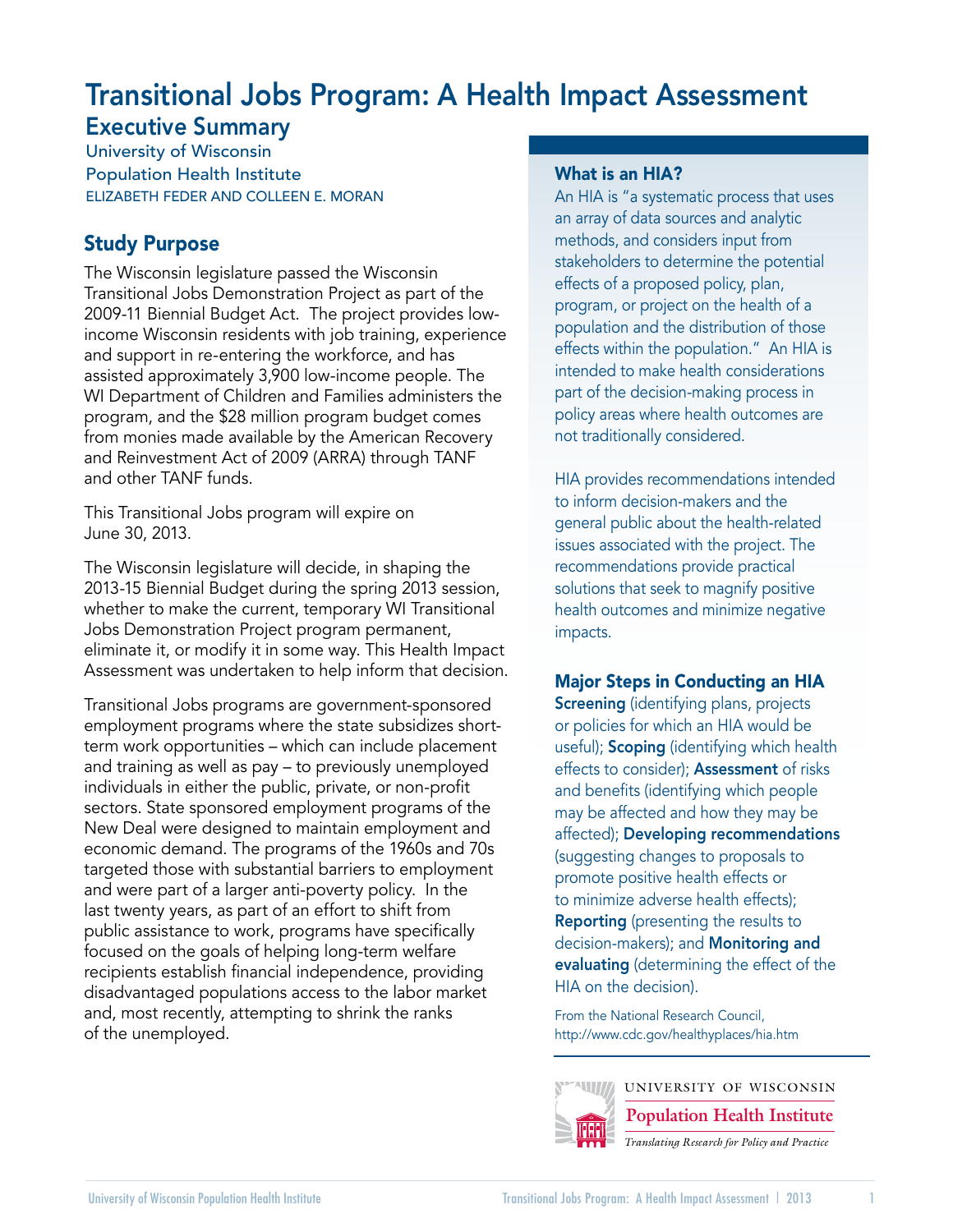Transitional Jobs programs, however, have not been analyzed for their effect on the health of program participants, their families, and their children. This question is pertinent: while health is a significant influence on workforce participation, employment can itself be a key determinant of health. The causes of poor health extend well beyond healthcare and personal health behaviors. The UW Population Health Institute model, among others, indicates socio-economic factors, including employment and income status, along with physical environments drive over half of health outcomes.<sup>1</sup> Improving health requires attention to these larger socio-economic factors.

Health Impact Assessment (HIA) offers an approach to looking at these potential relationships in a systematic way. The HIA of the Transitional Jobs program explores the relationship between health and employment for this population. This framework will support decision-makers' effort to both strengthen the workforce and improve the health of the population, ultimately promoting long-term employability and well-being among Wisconsin's residents.

 \* \* \* This Health Impact Assessment (HIA) was a Demonstration Project funded by the National Network of Public Health Institutes through support from the Health Impact Project (a collaboration of the Robert Wood Johnson Foundation and the Pew Charitable Trusts). The HIA was conducted during the period April 2012 through January 2013.

This HIA, under national sponsorship, has two distinct audiences:

- Those interested in the potential health impacts of Transitional Jobs programs,
- Those interested in methods for conducting HIAs, particularly in the area of economic or social policy.

A copy of the full report can be accessed at: http://uwphi.pophealth.wisc.edu/publications/ other/index.htm

# Partner and Stakeholder Engagement Scoping Participants

Early in the process, a group of stakeholders was convened to assist with defining the scope of the project. People were chosen based upon their current or previous experience with Transitional Jobs (TJ) programs; expertise in poverty and social policy; or because they were in a position to affect the final decision about the program's future. Several participants met more than one of these criteria and all had a stake in the outcome of the decision. The research team also made attempts to include perspectives from the business community.

Participants attended a half-day meeting at which they engaged in a facilitated scoping exercise designed to identify health pathways and potential equity effects of TJ policies; assign priority to the research questions for the HIA; and identify sources of information and data. Through follow-up communications they were asked to review, inform, and finalize the HIA research questions. Figure 1 lists participants.

State agency personnel are not permitted to make political recommendations; they served in an advisory capacity only and the recommendations made in this report are not made in their name.

### Advisors

Our key partner groups, the Milwaukee TJ Collaborative and the Department of Children and Families, provided on-going consultation throughout the project. However, the Assessment was conducted independently by UW-PHI researchers.

# Figure 1: Scoping Process **Participants**

#### *Advocacy Organizations*:

- David Riemer, Community Advocates Public Policy Institute
- Raisa Koltun, Wisconsin Center for Health Equity
- David Liners, WISDOM
- Conor Williams, Community Advocates Public Policy Institute

#### *Community Organizations*:

- Nicole Angresano, United Way of Greater Milwaukee
- Ella Dunbar, Social Development Commission
- Nyette Ellis, YWCA of Milwaukee

#### *Executive Agency Representatives*:

• Lisa Boyd, WI Department of Workforce Development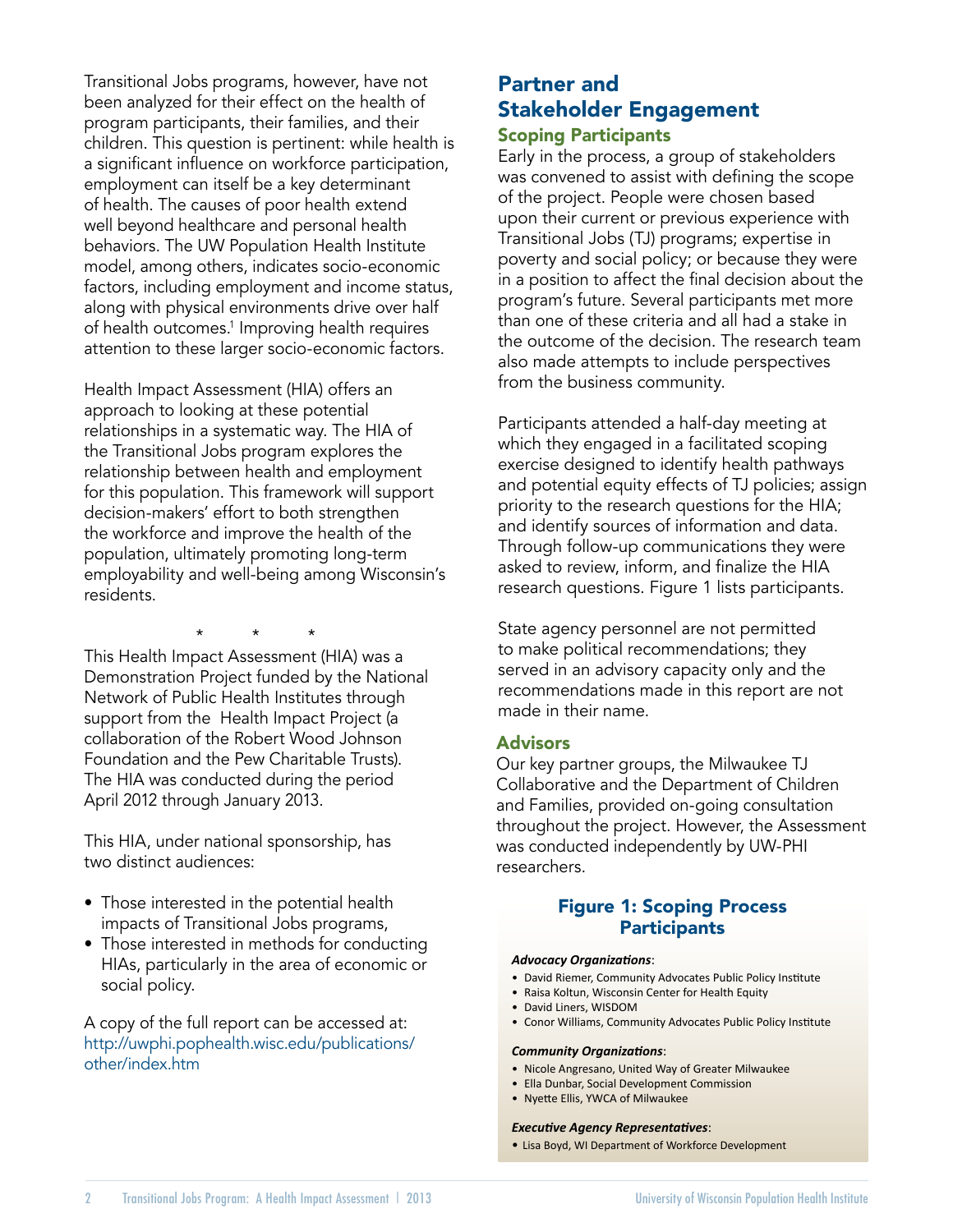# Scope and Method

The health factors investigated can be viewed in the logic model below. Other effects -- "state and local fiscal effects" and "private sector effects" were considered, but dropped from analysis. In some cases it would have been too difficult to access administrative data, and others required economic modeling beyond available resources. Additionally, a survey of businesses participating in the program was already underway elsewhere. Beyond this, there remained high interest on the impact of the program on children and families and on mental health. This HIA would add value by focusing on the health effects of changes in income and of social capital/social cohesion.

A comprehensive literature review was conducted of both the academic literature on the health impact of employment and the grey literature evaluating transitional jobs programs. The review considered studies of the direct links between employment and health outcomes,

as well as those investigating partial pathways linking employment to immediate outcomes and then linking immediate outcomes to long-term outcomes.

The literature was augmented by survey data collected from individuals currently or previously enrolled in Wisconsin's Transitional Jobs program. Survey questions were designed specifically to explore areas where, in the literature, links from employment to intermediate outcomes were weak, mixed, or absent. The Wisconsin survey data was also used, where possible, to identify specific populations for whom the effects of the program might prove stronger or weaker. Analysis was conducted by participants' race, gender, education level, and former-offender status. This survey was fielded in partnership with the Wisconsin Department of Children and Families; DCF handled survey distribution and collection, UW-PHI conducted analysis of the data.

| <b>Policy</b><br>Change |                                                                                 | <b>Immediate Outcomes/</b><br><b>Health Indicators</b>                                    | Long-term<br><b>Outcome</b>                          |
|-------------------------|---------------------------------------------------------------------------------|-------------------------------------------------------------------------------------------|------------------------------------------------------|
| EMPLOYMENT              | <b>Income</b><br><b>Effects</b>                                                 | • Income and Poverty Status<br><b>Diet</b><br>$\bullet$                                   | <b>Reduced Chronic</b><br><b>Disease</b>             |
|                         | <b>Social</b><br><b>Cohesion</b><br>/Social<br><b>Capital</b><br><b>Effects</b> | • Alcohol and Tobacco Use<br>• Recidivism and Incarceration                               | <b>Improved Mental</b><br><b>Health</b>              |
|                         |                                                                                 | Self-efficacy<br>$\bullet$ .<br><b>Social Capital</b><br>$\bullet$ .<br>• Family Cohesion | <b>Reduced</b><br><b>Domestic</b><br><b>Violence</b> |
|                         |                                                                                 | • Children's Maltreatment                                                                 | <b>Improved</b><br><b>Child Well-Being</b>           |
|                         |                                                                                 |                                                                                           | <b>Improved Birth</b><br><b>Outcomes</b>             |

# **Scope of Research: Project Logic Model**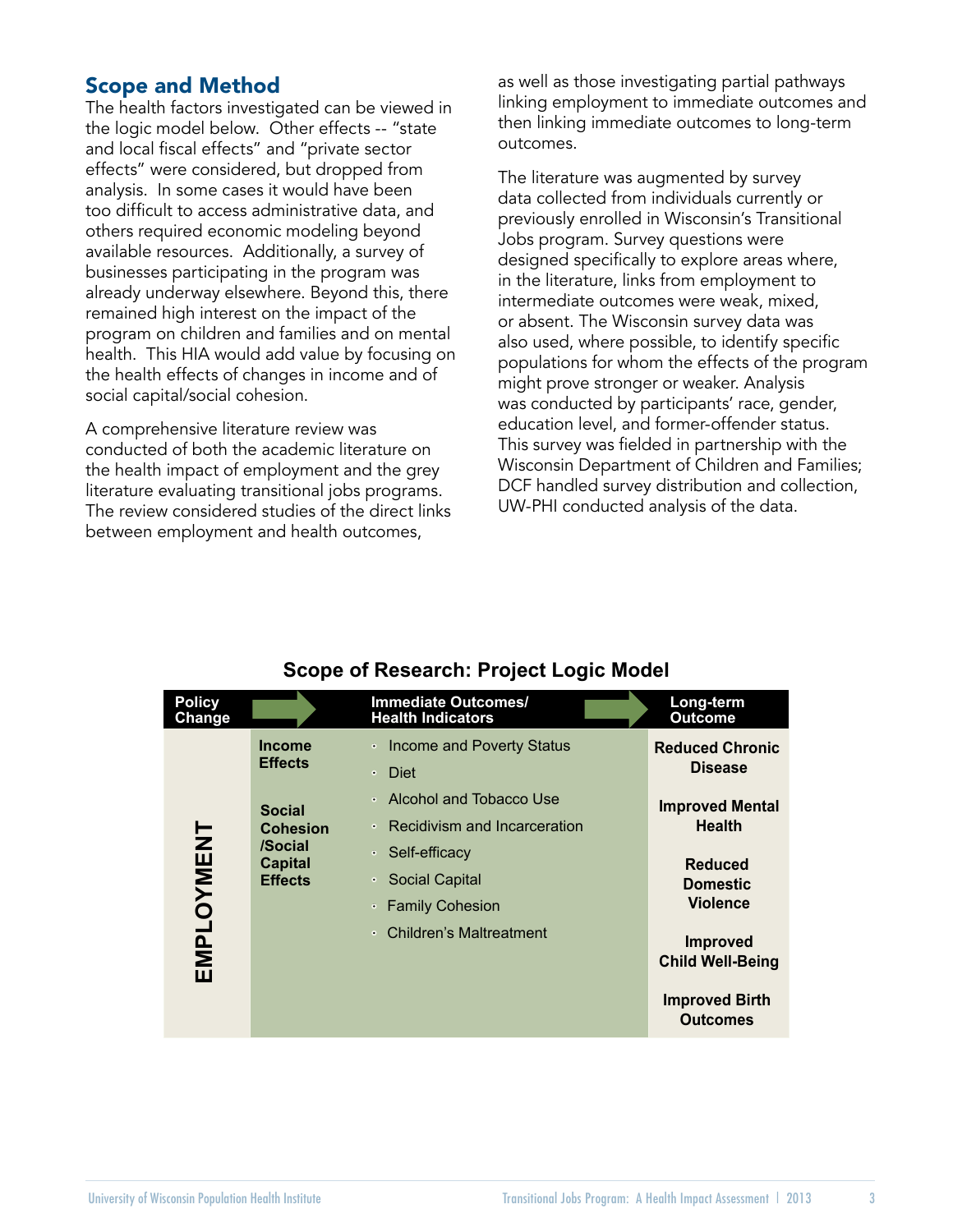**Survey response:** Surveys were completed during the month of October. A total of 2,520 surveys were mailed, 587 were returned undelivered, and 141 surveys were completed, for a response rate of 7.3%. Two factors may have influenced the return rate: first, there could be up to a two-year lag time between participating in the TJ program and being surveyed and, second, the fairly high transiency of the surveyed population. Some demographic factors can be compared to the total population of TJ participants. The survey population is older, more female, and has a higher proportion of whites and Asians than the total population. Employment status offers another point of comparison. DCF's monthly October report shows 9% of the total TJ population in a subsidized job. The same percentage of survey respondents - 9% - reported that they were in a subsidized job. DCF reports also show that slightly less than 44% of all TJ participants to date had found unsubsidized employment.<sup>2</sup> Only 36% of the survey respondents reported they were *currently* employed. It is certainly possible that the survey could draw more heavily from those who remain unemployed as they may have had more time on their hands or could have been disgruntled. Alternatively, the DCF employment rate reflects those *ever* employed since leaving a subsidized job; if some percentage of the TJ participants didn't *maintain* employment, then this 8% difference could be overstated.

The survey reports self-perceived changes in various behaviors. Responses could be affected by the phase of the program respondents were in when taking the survey. Respondents separated from the program for a significant time may have been subject to memory and recall bias. Other respondents still in the program are not fully in a position to know the outcome of their TJ experience.

Nonetheless, these responses help fill gaps in and provide insight beyond the literature. They provide valuable primary information about the impact of the TJ experience on self-reported indicators of personal health. The responses capture the voices of actual participants in Wisconsin's TJ program, providing a rich case history to round out other evaluative measures.

# Key Findings

Extensive literature has demonstrated that employment is a key determinant of health. It impacts health directly as well as indirectly by affecting other determinants of health.

### Impact on Immediate Health Indicators

The literature linking employment to immediate health indicators is either mixed or not extensive. The findings are summarized in Table 1, below. The survey conducted by our HIA provides a useful supplement and case reporting specific to Wisconsin's program.

#### **TABLE 1: Strength of Literature Linking Employment to Immediate Health Indicators and the Direction of Effect**

| <b>Health Indicator</b>         | Literature                  | <b>Renew TJ Program</b><br>at Current Level:<br><b>Direction</b> (effect<br>on indicators) |
|---------------------------------|-----------------------------|--------------------------------------------------------------------------------------------|
| A. Income                       | Scientifically<br>Supported | $\ddot{}$                                                                                  |
| <b>B.</b> Diet                  | Mixed Evidence              | $+/-$                                                                                      |
| C. Alcohol/Tobacco              | Mixed Evidence              | $+/-$                                                                                      |
| D. Incarceration/<br>Recidivism | Some Evidence               | $\ddot{}$                                                                                  |
| E. Self-efficacy/               | Some Evidence               | $\ddot{}$                                                                                  |
| F. Social Capital               | Some Evidence               | $\ddot{}$                                                                                  |
| G. Family Cohesion              | Some Evidence               | $\ddot{}$                                                                                  |
| H. Child Maltreatment           | Scientifically<br>Supported | +                                                                                          |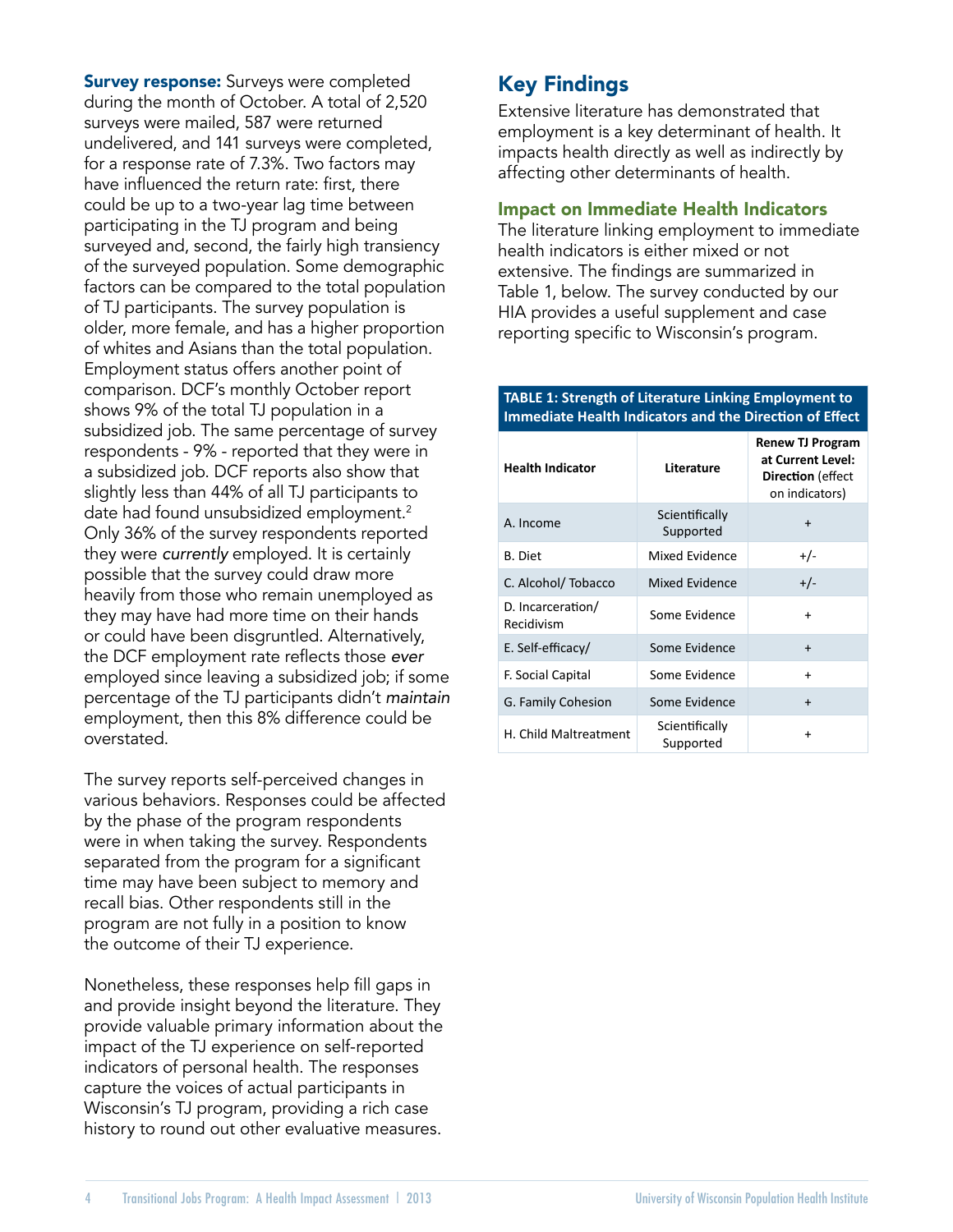# Key Findings from Wisconsin's TJ Participant Survey

**Diet:** 28% of respondents indicated an increase in fruit and vegetable consumption since starting in the TJ program; 52% reported a decrease in fast food consumption; and 44% reported an increase in exercise.

**Self-efficacy:** Self-efficacy refers to one's confidence in handling a wide array of situations; it is especially important in the workplace where it translates to workers' confidence in managing workplace experiences (especially for new or prospective workers).

• Respondents reported an increase in various measures of self-efficacy, with at least 46% and as many as 57% reporting increases in measures such as feeling hopeful for the future, in control of their lives, calm and peaceful, confidence in applying for jobs, or less depressed and anxious.

**Social Capital:** Theories of social capital maintain that workers with strong social networks benefit because of the job information and influence they receive from their social ties.

• Respondents indicated that they increased time spent in activities where they might reasonably be expected to improve their social ties with others. 14% attended religious services more frequently and 22% spent more time going to community events such as neighborhood meetings, festivals, etc.

- Respondents also reported improved social skills: 39% indicated that they got along with others better and 45% said they communicated with others better since participation in the TJ program.
- Family Cohesion: These indicators include time spent in family activities and children's school performance.
- 27% of respondents said they spent more time eating meals with people in their house; 22% spent more time reading with their children; and 21% spent more time attending children's school or sports events.
- The survey asked about the school performance of respondents' youngest and oldest child. Regarding their oldest child, 15% of respondents reported improved grades; improved school attendance; and improved behavior in school. Results were only slightly lower for youngest children.

### Impact on Health Outcomes

The likelihood, direction and magnitude of impact on health outcomes under four different policy scenarios pertaining to the Transitional Jobs Program are summarized in Table 2 below.

| Table 2: Direction and Magnitude of Impact on Health Outcomes |            |                                  |                                         |                                                  |                                       |  |  |  |
|---------------------------------------------------------------|------------|----------------------------------|-----------------------------------------|--------------------------------------------------|---------------------------------------|--|--|--|
| <b>Health Outcome</b>                                         | Likelihood | Non-renewal of<br>the TJ program | <b>Contraction of</b><br>the TJ program | <b>Renewal (status quo)</b><br>of the TJ program | <b>Expansion of</b><br>the TJ Program |  |  |  |
| Chronic Disease*                                              | Likely     |                                  | $+/-$                                   | $++/-$                                           | $+++/-$                               |  |  |  |
| Mental Health **                                              | Likely     |                                  | $+/-$                                   | $++/-$                                           | $+++/-$                               |  |  |  |
| Domestic Violence                                             | Likely     |                                  | $+$                                     | $++$                                             | $+++$                                 |  |  |  |
| <b>Birth Outcomes</b>                                         | Likely     |                                  | $^{+}$                                  | $++$                                             | $+++$                                 |  |  |  |
| Child Physical Health                                         | Likely     |                                  | $^{+}$                                  | $++$                                             | $+++$                                 |  |  |  |
| Child Mental Health**                                         | Likely     |                                  | $^{+}$                                  | $++$                                             | $+++$                                 |  |  |  |

\* Literature suggests that if employment involves occupational hazards physical health can be negatively impacted.

\*\* Literature suggests that unstable employment or employment that creates work/family imbalances may have a negative impact on mental health.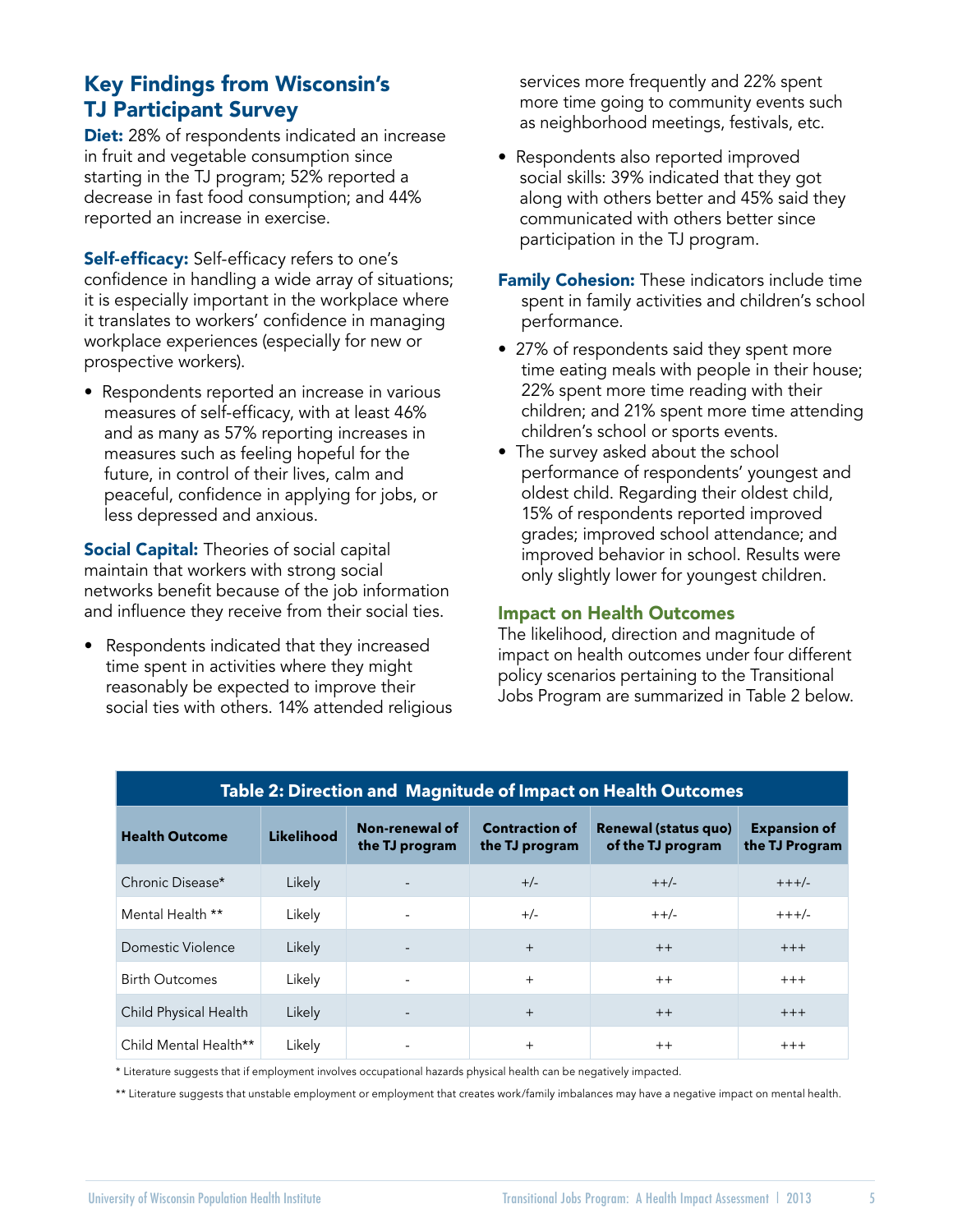# Impacts on Sub-Populations

# Gender

• Both men and women reported improved health behaviors and improvements on indicators of family cohesion, but men more often reported improvements than did women.

It is likely that more women engaged in family-cohesion activities before starting the TJ program and thus had less room for improvement. Nonetheless, the impacts for fathers (and the benefits for their families) are notable.



**Family Cohesion by Gender**





#### Race

• Blacks, more often than whites, reported improved health behaviors and improvements on indicators of family cohesion and social capital.

Results are only reported for whites and blacks; other groups were too small to determine meaningful differences.



#### **Family Cohesion Indicators by Race** *Since starting in the TJ program, I....*



## **Social Capital Indicators by Race**

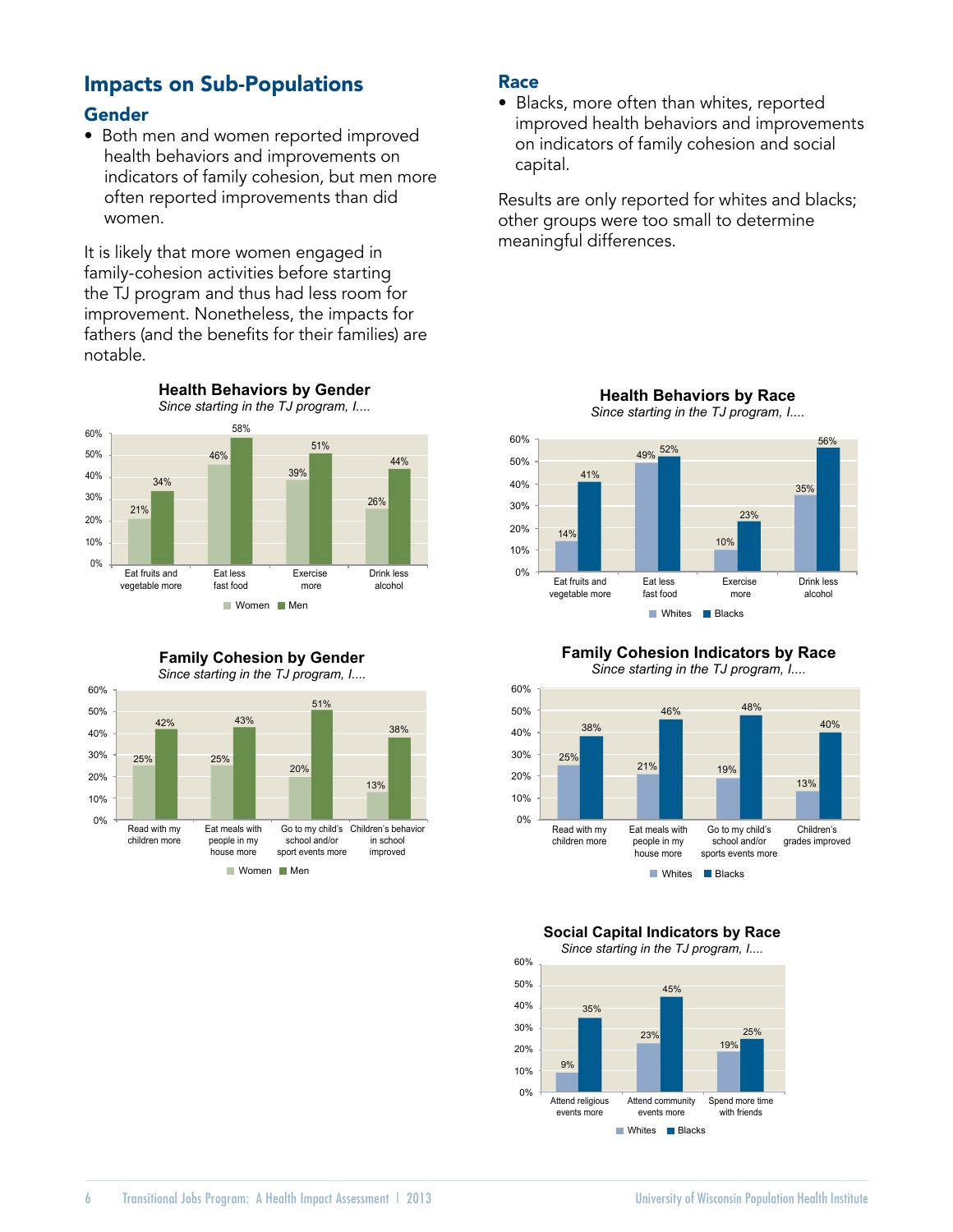# Education

The pattern is less distinct than in the cases of gender and race. There is not a linear relationship between those who graduated from high school and those who did not.

• Those with more than a high school education (an associates or college degree) reported the smallest improvements. Again, this may be because a high percentage of them were already engaging in the measured behaviors.

# Previously Incarcerated

- There were no noticeable differences in health indicators between those who had been incarcerated and the larger population.
- Those previously incarcerated were 9% more likely to be unemployed post-program than other survey respondents. However, this rate of 45% unemployed compares very favorably with a study finding 60% of recently incarcerated New Yorkers were unemployed in 2006.3

# Recommendations

The analysis revealed that employment can positively affect health. An important caveat, however, is that not all employment is equal. The literature also indicates that employment that is hazardous, unstable, demeaning, or creates work/ life imbalance can negatively impact health.

### Process for formulating recommendations:

Three recommendations emerged directly from the analysis. Additionally, stakeholders and TJ program experts and advocates provided ideas for legislators, state agencies, and contractors for ways to implement these recommendations.

# Recommendation 1:

*• Extend opportunities for participation in the program to the largest potential pool of eligible persons.*

The analysis revealed a host of positive health impacts, suggesting that expanding the TJ program may increase the magnitude of these health benefits.

However, simply expanding the TJ program for more people is not alone sufficient to realize lasting health benefits. The literature suggests that many of employment's positive effects on stress, children's physical and mental health, and family cohesion are undermined or even reversed when employment is unstable (and income inadequate). The literature on TJ evaluations also shows that employment wanes over time.

### Recommendation 2:

*• Focus on creating lasting employment outcomes for participants after the subsidized employment ends.*

An important caveat to keep in mind: The two recommendations may, at some point become contradictory. Opening the program to the greatest number of people may draw in those with even greater barriers to long-term employment. Diminishing returns could result in a lower percentage of program recipients receiving long-term benefits, even as the absolute numbers of participants aided increases.

### Recommendation 3:

*• Assure priority in the TJ program to applicants with children, while not making parenthood an eligibility requirement of the program.*

Many of the positive health impacts stemming from participation in the TJ program actually accrue to participants' families, especially children. Current use of TANF funds to finance the program requires that all participants over age 25 are parents. An alternative funding source for the program could prompt reconsideration of this eligibility requirement. The program benefits for children support a policy that focuses on parents. Such a policy, however, clearly discriminates against childless adults who are otherwise suitable for the program. A policy that balances the needs of both groups is warranted.

# Implementation Ideas For Legislators

### To impact the largest number of people:

- Increase the threshold household income from 150% FPL to provide a safety net for a wider group of needy families.4
- Eliminate the requirement that participants be ineligible for Unemployment Insurance (UI) benefits.
- Provide additional incentives to employers who can hire large groups of workers.

### To improve the employability of participants past the subsidy period:

- Impose minimal expectations on employers regarding continued employment after the subsidy ends.
- Provide additional incentives for growing industries to accept TJ workers. These should be industries where participants are not in direct competition with large numbers of